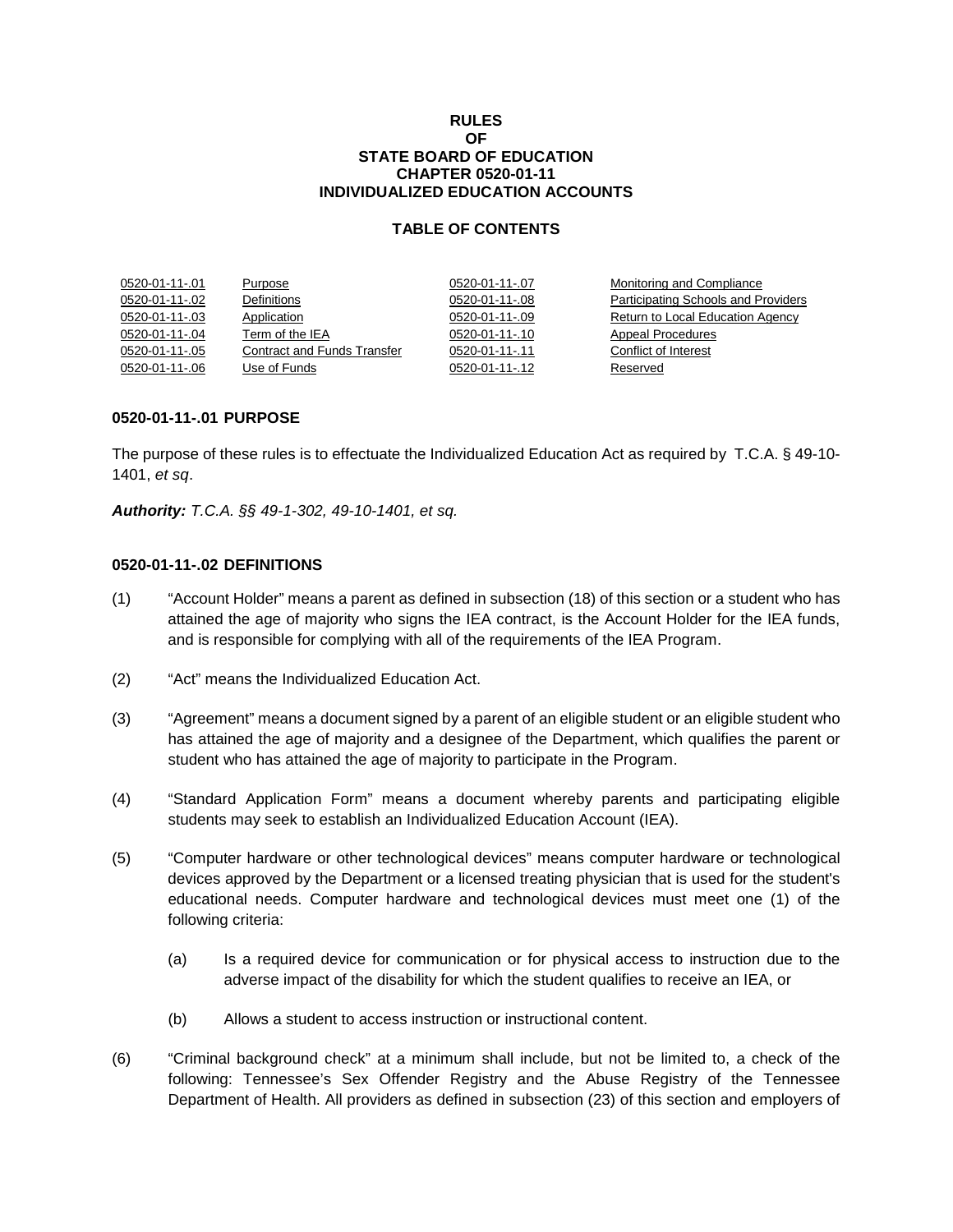(Rule 0520-01-11-.02, continued)

providers must maintain documentation that any persons providing services to participating students have undergone a fingerprint based criminal history records check conducted by the Tennessee Bureau of Investigation (TBI) and forwarded by the TBI to the Federal Bureau of Investigation (FBI) for processing pursuant to the National Child Protection Act. All participating schools must maintain documentation that all persons working on school grounds when students are present and/or providing services to students have undergone a fingerprint based criminal history records check conducted by the Tennessee Bureau of Investigation (TBI) and forwarded by the TBI to the Federal Bureau of Investigation for processing pursuant to the National Child Protection Act. Individual contractors not employed by an organization shall fulfill the background check requirements by completing a fingerprint based criminal history records check conducted by the FBI.

- (7) "Department" means the Tennessee Department of Education.
- (8) "Educational purposes" means tuition, fees, and/or required textbooks at a participating school. Fees do not include: room and board or meals, meal plans, food, or consumable materials.
- (9) "Educational therapies" means individualized services designed to develop or improve academic performance through instructional and therapeutic techniques, and provided by therapists that meet the requirements set by the Department and the State Board of Education.
- (10) "Eligible postsecondary institution" means a Tennessee public community college, college of applied technology, or university of the University of Tennessee system or a locally governed state university within the Tennessee Board of Regents systems, or an accredited private postsecondary institution accredited by one (1) of the following: any accreditation division of AdvancED (the North Central Association Commission on Accreditation and School Improvement (NCA CASI), the Northwest Accreditation Commission (NWAC), and the Southern Association of Colleges and Schools Council on Accreditation and School Improvement (SACS CASI)), the Middle States Association of Colleges and Schools (MSA), the New England Association of Schools and Colleges (NEASC), the Western Association of Schools and Colleges (WASC), or the Council on Occupational Education (COE).
- (11) "Eligible student" means:
	- (a) A resident of this state with an active Individualized Education Program (IEP) in accordance with 34 C.F.R § 300 et seq., § 49-10-102, and regulations of the State Board of Education with one (1) of the following disabilities as defined by the rules of the State Board of Education 0520-01-09-.02 as the primary or secondary disability in effect at the time the Department receives the request for participation in the Program:
		- 1. Autism;
		- 2. Deaf-blindness;
		- 3. Developmental delay;
		- 4. Hearing impairments;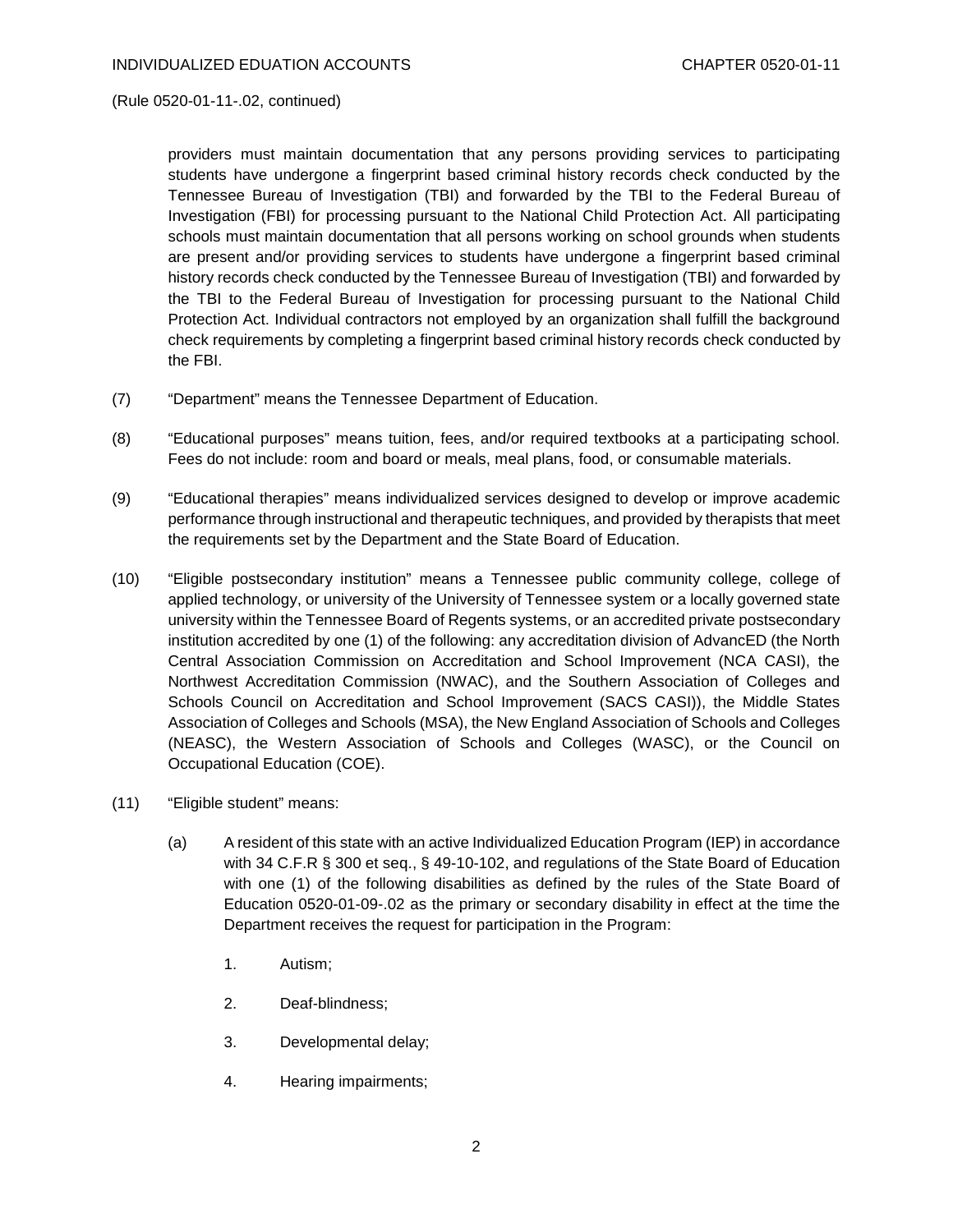(Rule 0520-01-11-.02, continued)

- 5. Intellectual disability;
- 6. Multiple disabilities;
- 7. Orthopedic impairments;
- 8. Traumatic brain injury; or
- 9. Visual impairments; and
- (b) Meets at least one (1) of the following requirements:
	- 1. Was previously enrolled in and attended a Tennessee public school for the one (1) full school year immediately preceding the school year in which the student receives an Individualized Education Account (IEA). For the purposes of these rules, one (1) full school year means that the student was counted in the enrollment figures for the LEA(s) for the entire school year as reported in the state's student information system;
	- 2. Has not previously attended a K-12 school in Tennessee, but is currently eligible to enroll in a kindergarten program in a public school in this state. Students meeting this eligibility requirement shall inform the LEA in which they reside of the student's intent to enroll in the program prior to August 1 of the year in which they are enrolled in the IEA program;
	- 3. Has not previously attended a school in Tennessee during the one (1) full school year immediately preceding the school year in which the student receives an IEA, and moved to Tennessee less than one (1) year prior to the date of enrollment in the IEA Program; or
	- 4. Received an IEA in the previous school year.
- (12) "Fee for service transportation provider" means a commercial transportation provider including a taxi or bus service. It does not include private transportation by a parent or participating student in accordance with the conflict of interest provision in these rules.
- (13) "Financial institution" or "private financial management firm" means an institution selected by the Department to administer the individualized education accounts.
- (14) "IEA" means a Tennessee Individualized Education Account.
- (15) "IEP" means an Individualized Education Program developed by a public school pursuant to the Individuals with Disabilities Education Act at 20 U.S.C. §1400, et seq.
- (16) "Local Education Agency (LEA)," "school system," "public school system," "local school system," "school district," or "local school district" means any county school system, city school system, special school district, unified school system, metropolitan school system or any other local public school system or school district created or authorized by the general assembly.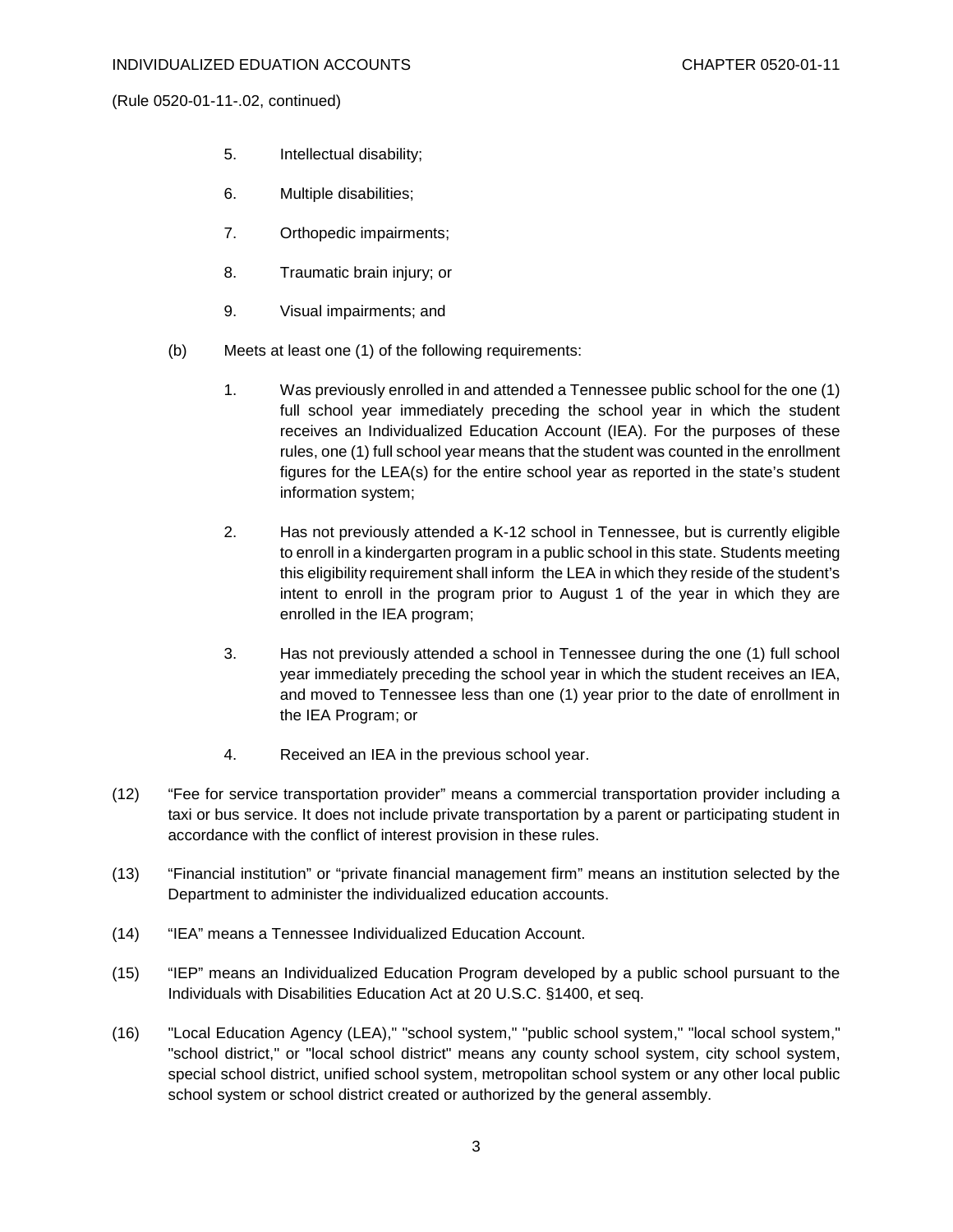(Rule 0520-01-11-.02, continued)

- (17) "Nonpublic online learning program or course" means online programs or courses that meet the requirements set by the Department.
- (18) "Parent" means the parent, legal guardian, person who has custody of the child, or person with caregiving authority for the child.
- (19) "Participating school" means a nonpublic school that meets the requirements established in T.C.A. § 49-10-1401, et seq. and seeks to enroll eligible students.
- (20) "Participating student" means an eligible student whose parent is participating in the IEA Program or an eligible student who has attained the age of majority and is participating in the IEA Program.
- (21) "Physician" means a person licensed under T.C.A. § Title 63, Chapter 6 or T.C.A. § Title 63, Chapter 9.
- (22) "Program" means the Individualized Education Account (IEA) Program created in T.C.A. § 49-10- 1401, et seq.
- (23) "Provider" means an individual or business that meets the requirements set by the State Board of Education and the Tennessee Department of Education.
- (24) "Tutoring services" means services provided by a tutor that meets the requirements set by the Department.

*Authority: T.C.A. §§ 49-1-302 and 49-10-1401 et seq.*

# **0520-01-11-.03 APPLICATION**

- (1) To apply to receive an IEA the parent of an eligible student, or an eligible student who has attained the age of majority, must fully complete the Standard Application Form available through the Department's website or through the Department's office by the deadline set by the Department.
	- (a) A school district, a nonpublic school, or the Department may assist a parent of an eligible student or an eligible student who has attained the age of majority in filing the Standard Application Form.
	- (b) The Standard Application Form must include all information requested by the Department and must be approved by the Department.
- (2) The Department shall make a determination of eligibility to participate in the Program and notify the parent of an eligible student or an eligible student who has reached the age of majority.
- (3) Once a completed Standard Application Form has been approved the parent of an eligible student or an eligible student who has attained the age of majority shall complete the enrollment procedures set by the Department to become enrolled in the Program, including execution of an Agreement to participate in the Program.

*Authority: T.C.A. §§ 49-1-302 and 49-10-1405*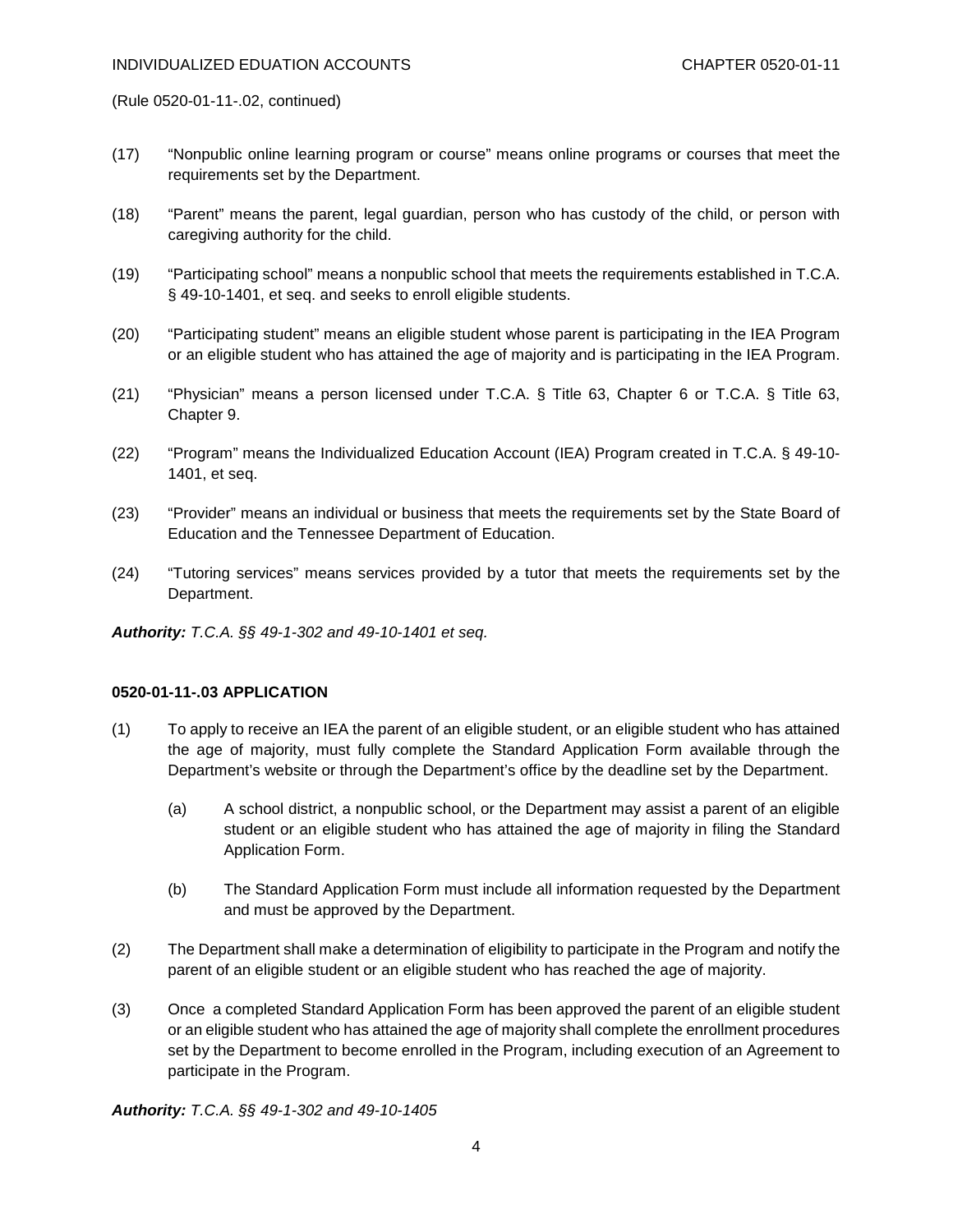# **0520-01-11-.04 TERM OF THE IEA**

- (1) For purposes of continuity of educational attainment, a student who enrolls in the Program shall remain eligible until the participating student meets one of the following, whichever occurs first:
	- (a) Enrolls full-time in a public school;
	- (b) Graduates from high school. The student may continue in the Program until such time as he or she receives a high school diploma, or receives a passing score on all subtests of the GED or HiSET. Certificates of attendance do not constitute graduation from high school for the purpose of this Program; or
	- (c) Reaches twenty-two (22) years of age. The student may complete the school year in which he or she reaches the age of twenty-two (22), provided a student shall not be enrolled in the Program past August 15 of the next school year after they have reached twenty-two (22) years of age.
- (2) The Account Holder may remove the participating student from the nonpublic school and place the student in a public school. The Account Holder shall complete the procedures for withdrawal from the IEA Program set by the Department.
- (3) The Account Holder may move the student from one nonpublic school to another nonpublic school in accordance with procedures set by the Department.
- (4) In order for students to continue in the Program, the Account Holder shall annually renew the IEA by following the procedures posted on the Department's website.
- (5) After graduating from high school or reaching twenty-two (22) years of age, unused funds in an IEA from prior years can be used in subsequent years, up to four (4) consecutive years after a student has aged out of the Program, provided the student attends or takes courses from an eligible postsecondary institution and the expenditures are determined to be qualifying expenses.
- (6) Account Holders are not required to spend the entire sum each year, however, a portion of the funds must be used each year on approved expenses for the benefit of the student enrolled in the IEA Program and overall spending must equal fifty (50) percent of the annual award by the deadline for submission of the last expense report of the contract year.
	- (a) If overall spending does not equal fifty (50) percent by the deadline for submission of the last expense report and if the IEA is renewed for the following year, the Department will subtract the difference from the payments in the next contract year. If a student withdraws from the IEA Program or if the IEA is not renewed, the IEA shall be closed and any remaining funds shall be returned to the state treasurer to be placed in the Basic Education Program (BEP) account of the education trust fund of 1992 under T.C.A. §§ 49-3-357 and 49-3-358.

*Authority: T.C.A. § 49-1-302*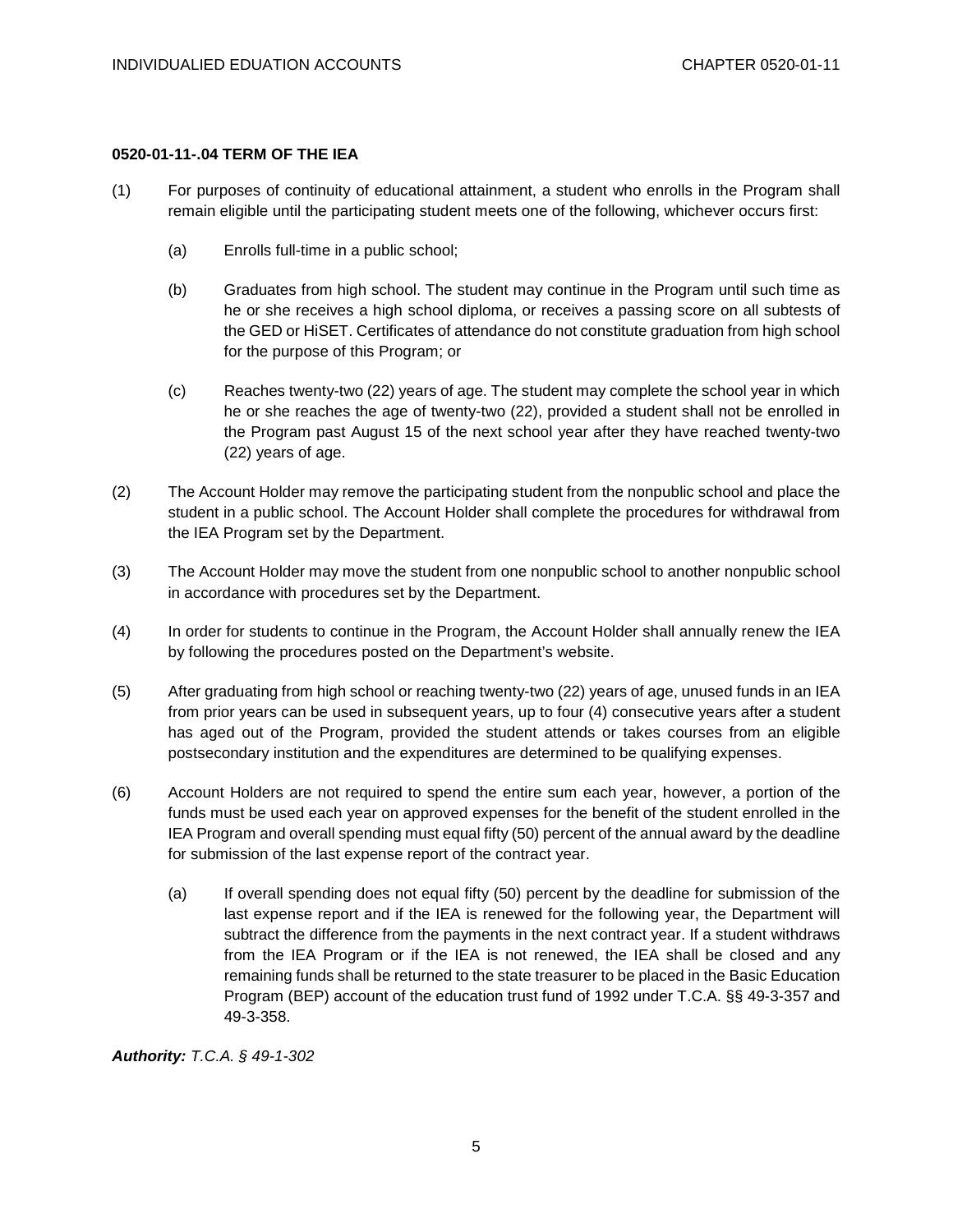# **0520-01-11-.05 AGREEMENT AND FUNDS TRANSFER**

- (1) Upon notification by the Department that an IEA may be established, a parent of an eligible student or an eligible student who has attained the age of majority shall sign an agreement to:
	- (a) Provide an education for the participating student in at least the subjects of English language arts, mathematics, social studies, and science;
	- (b) Not enroll the participating student in a public school during the time the student is enrolled in the IEA Program; and
	- (c) Release the LEA in which the student resides and the school for which the student is zoned to attend from all obligations to educate the student during the time the student is enrolled in the IEA Program.
- (2) The Department shall provide the Agreement template to parents of an eligible student or eligible students who have attained the age of majority. Parents of an eligible student or eligible students who have attained the age of majority shall complete the Agreement and submit it along with all information requested by the Department by the date set by the Department before the first IEA payment is disbursed.
- (3) Participation in the Program shall have the same effect as a parental refusal to consent to the receipt of specially designed instruction and related services pursuant to the Individuals with Disabilities Education Act at 20 U.S.C. §1414.
- (4) The Agreement shall be signed by the parent of an eligible student or by the eligible student who has attained the age of majority and a designee of the Department to be effective. The Agreement shall specify the acceptable uses of IEA funds and the responsibilities of the parent of an eligible student or eligible student who has attained the age of majority.
- (5) After receipt of the completely signed agreement, the Department shall remit the first payment to the IEA via electronic funds transfer. IEA funds shall be remitted to the IEA thereafter until termination of the Agreement.
- (6) The Department shall establish procedures to effectuate the funds transfer process and dates on which each IEA payment shall be disbursed.
- (7) After the initial payment to the IEA, the Account Holder shall submit expense reports and receipts for all IEA funds expended in accordance with the procedures set by the Department before the next IEA payment is disbursed.
- (8) In accordance with the procedures of the Department, the Department may remove any Account Holder from eligibility for an IEA if the Account Holder fails to comply with the terms of the IEA agreement or applicable laws, rules or procedures, or misuses monies. The Account Holder may appeal the Department's decision pursuant to the appeals procedures in the rules of the State Board of Education.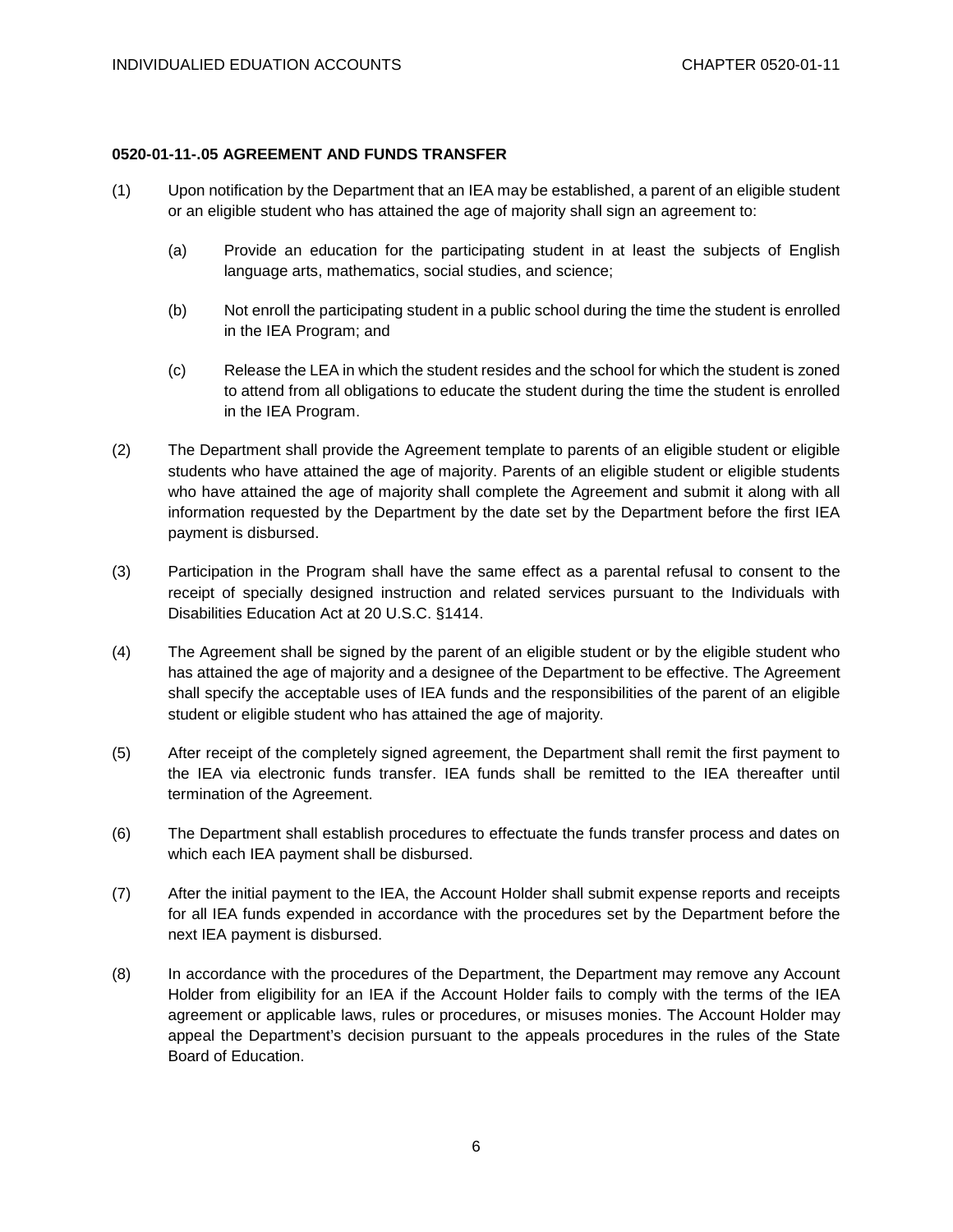(Rule 0520-01-11-.05, continued)

(9) If the Department determines that IEA funds have been misspent, the Department shall notify the Account Holder, and the Account Holder shall repay the misspent amount in the manner and within the timeframe set by the Department. The Department is authorized to freeze and/or withdraw funding directly from the student's IEA for reasons including, but not limited to, fraud, misuse of funds, Account Holder failure to comply with the terms of the state laws, rules, procedures or the Agreement, if the student returns to the LEA, or if funds were deposited into the account in error. An Account Holder may appeal the Department's decision pursuant to the appeals procedures in the rules of the State Board of Education.

*Authority: T.C.A. § 49-1-302*

### **0520-01-11-.06 USE OF FUNDS**

- (1) Account Holders shall agree to use the funds deposited in the IEA for any, or any combination of, the following expenses:
	- (a) Tuition or fees at a participating school;
	- (b) Textbooks required by a participating school;
	- (c) Tutoring services provided by an individual tutor that meets the requirements set by the Department or a tutoring organization accredited by one (1) of the following: any accreditation division of AdvancED (the North Central Association Commission on Accreditation and School Improvement (NCA CASI), the Northwest Accreditation Commission (NWAC), and the Southern Association of Colleges and Schools Council on Accreditation and School Improvement (SACS CASI)), the Middle States Association of Colleges and Schools (MSA), the New England Association of Schools and Colleges (NEASC), the Western Association of Schools and Colleges (WASC), or the Council on Occupational Education (COE);
	- (d) Payment for purchase of curriculum, defined as instructional educational materials for an academic course of study for a particular content-area or grade level, including any supplemental materials required by the curriculum;
	- (e) Fees for transportation paid to a fee-for-service transportation provider. Transportation fees can only be used for transportation to schools and providers (including tutors and therapists);
	- (f) Tuition or fees for a nonpublic online learning program or course that meets the requirements set by the Department;
	- (g) Fees for nationally standardized norm-referenced achievement tests, Advanced Placement examinations, or any examinations related to college or university admission;
	- (h) Contributions to a Coverdell education savings account established under 26 U.S.C. § 530 for the benefit of the participating student;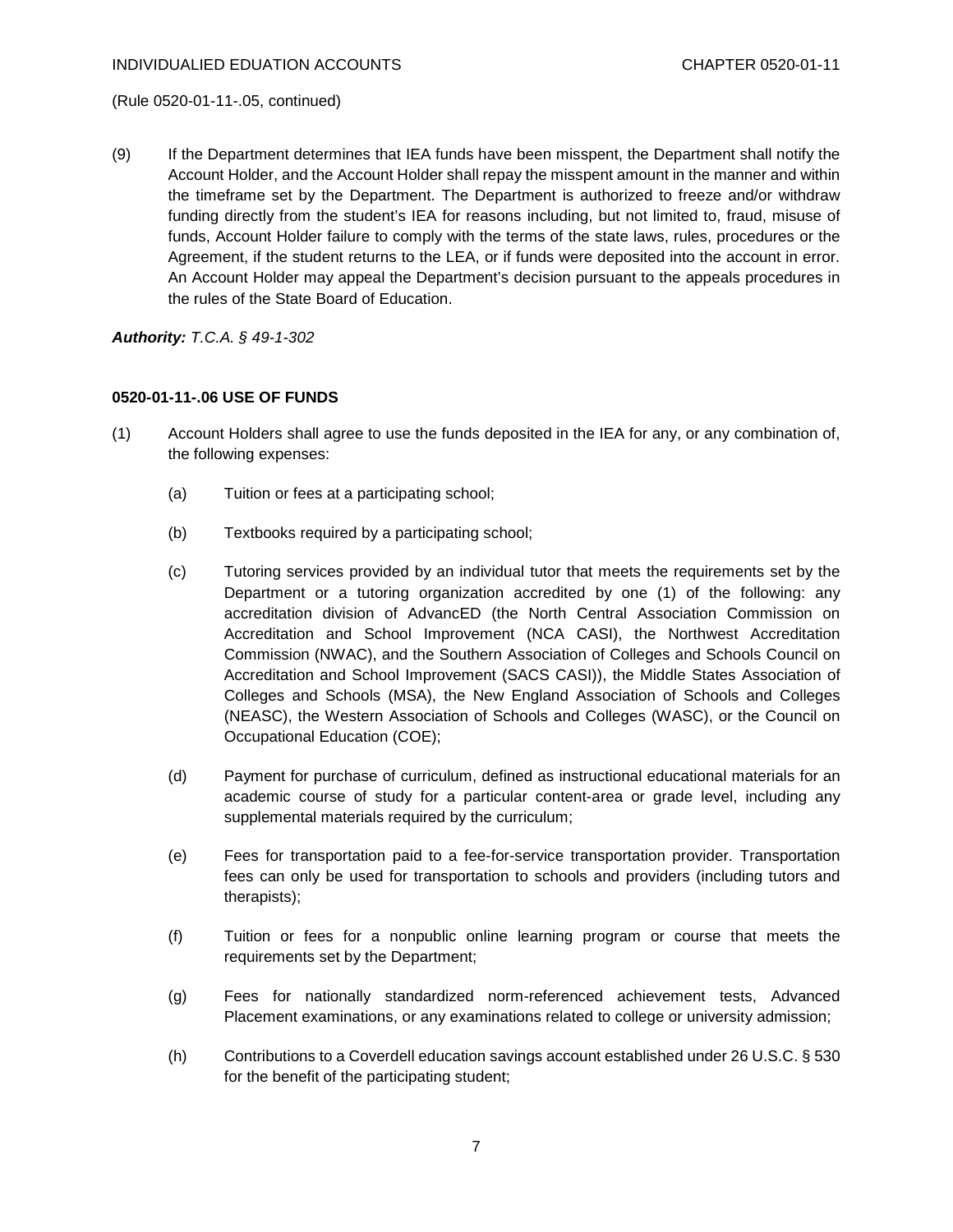(Rule 0520-01-11-.06, continued)

- (i) Educational therapies or services for participating students provided by a therapist who meets the qualifications set by the Department and the State Board of Education;
- (j) Services provided under a contract with a public school, including individual classes and extracurricular programs;
- (k) Tuition or fees at an eligible postsecondary institution.
- (l) Textbooks required for courses at an eligible postsecondary institution;
- (m) Fees for the management of the IEA by private financial management firms;
- (n) Computer hardware and technological devices approved by the Department or a licensed treating physician, if the computer hardware is used for the student's educational needs and is a required device for communication or physical access to instruction due to the adverse impact of the disability for which the student qualifies to receive an IEA or allows a student to access instruction or instructional content. Before purchasing computer hardware or technological devices using IEA funds, Account Holders must receive notification of pre-approval from the Department. An Account Holder may request preapproval for computer hardware and technological devices by:
	- 1. Completing and submitting the Department's pre-approval form; or
	- 2. Submitting the Physician's pre-approval form completed by a licensed treating physician.
- (o) Contributions to an Achieving a Better Life Experience (ABLE) account, for the benefit of a participating student; provided, that the funds are used only for the student's education expenses subject to the rules established by the ABLE Program and that the student meets the qualifications to participate in the ABLE Program pursuant to the ABLE Act, and § 529A of the Internal Revenue Code of 1986 (26 U.S.C. § 529A), as amended, and all rules, regulations, notices, and interpretations released by the United States Department of Treasury, including the Internal Revenue Service (IRS).
- (2) Account Holders shall obtain pre-approval for educational therapies, tutoring services, and any other expenses identified by the Department. If pre-approval is not obtained, the expense will be deemed an unapproved expenditure. An Account Holder may request pre-approval by completing and submitting the Department's pre-approval form.

*Authority: T.C.A. § 49-1-302*

#### **0520-01-11-.07 MONITORING AND COMPLIANCE**

- (1) The Department shall conduct fiscal and program compliance reviews of all IEAs pursuant to procedures developed by the Department for this purpose.
- (2) The Department shall conduct an annual review of all IEAs.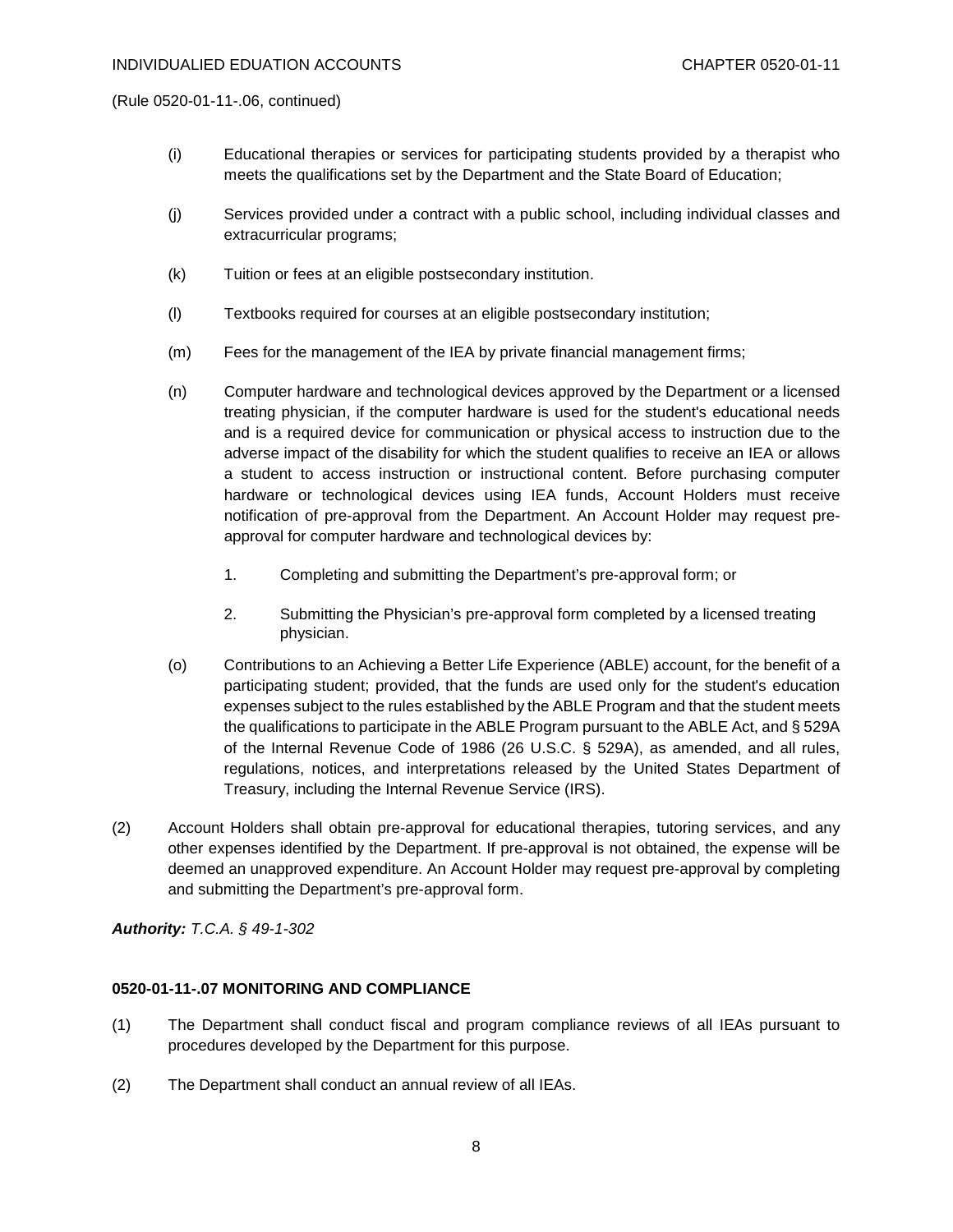#### INDIVIDUALIED EDUATION ACCOUNTS CHAPTER 0520-01-11

(Rule 0520-01-11-.07, continued)

(3) The Department shall establish or contract for the establishment of an online anonymous fraud reporting service and an anonymous telephone hotline for reporting fraud. Individuals may notify the Department of any alleged violation by an Account Holder, nonpublic school, school district, or participating school(s) of state laws, rules, or procedures relating to the Program. The Department shall conduct an inquiry of any written report of fraud, or make a referral to the appropriate agency for an investigation.

*Authority: T.C.A. § 49-1-302*

#### **0520-01-11-.08 PARTICIPATING SCHOOLS**

- (1) For the purposes of the IEA Program, a participating nonpublic school is considered to have an inclusive educational setting if the following two (2) criteria are met:
	- (a) Students with disabilities are educated with non-disabled children; and
	- (b) No more than fifty (50) percent (%) of the students in an individual classroom or setting are students with disabilities.
- (2) Nonpublic schools interested in enrolling students receiving IEAs shall submit an application to the Department by the deadline set by the Department.
	- (a) The Department shall determine the application process for nonpublic schools to participate in the Program. The Department shall create a standard application which shall include, at a minimum, the eligibility requirements set forth in the Act and these rules, and may also include additional eligibility requirements set by the Department.
	- (b) The Department shall review the application and notify the school as to whether the school meets the requirements to enroll students receiving IEAs.
	- (c) If the Department determines that a school is eligible to enroll students receiving IEAs, the Department shall list the school on the Department's website.
- (3) Participating schools shall include in their application to participate in the IEA Program and in their annual renewal application the maximum number of students receiving IEAs the school has the capacity to enroll.
	- (a) Participating schools must demonstrate financial viability to repay any funds that may be owed to the state by filing with the Department with the application financial information verifying the school has the ability to pay an amount of the IEA funds expected to be paid during the school year. The school may comply with this requirement by filing a surety bond payable to the state from a surety, and in an amount determined by the Department.
	- (b) Participating schools shall provide to the Department all required documentation, including the school calendar and the nonpublic school's student fee schedules.
- (4) Participating schools shall: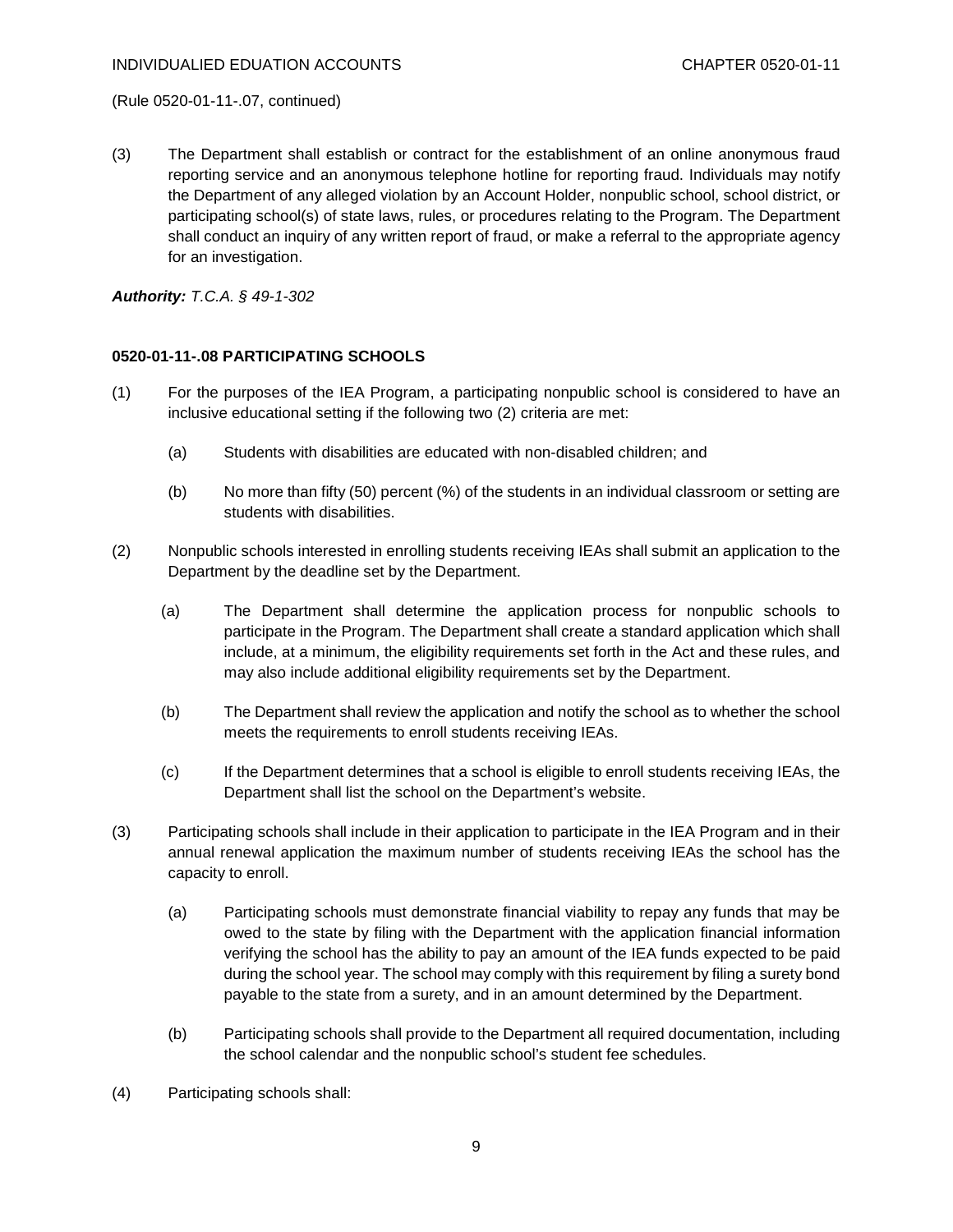(Rule 0520-01-11-.08, continued)

- (a) Be academically accountable to the Account Holder for meeting the educational needs of the student by:
	- 1. At a minimum, annually providing to the Account Holder a written explanation of the student's progress; and
	- 2. Cooperating with the parent of a student enrolled in the IEA Program, or a student enrolled in the IEA Program who has attained the age of majority, who chooses for the student to participate in the statewide assessments.
- (b) Comply with all health and safety laws or codes that apply to nonpublic schools and the profession of the provider;
- (c) Certify that they shall not discriminate against students or applicants on the basis of race, color, or national origin;
- (d) Conduct criminal background checks on employees;
- (e) Exclude from employment any person not permitted by state law to work in a nonpublic school or as a provider; and
- (f) Exclude from employment any person who might reasonably pose a threat to the safety of students.
- (5) The funds in an IEA may be used only for educational purposes. Participating schools, postsecondary institutions, and providers that enroll participating students shall provide Account Holders with a receipt for all qualifying expenses.
- (6) Participating schools shall annually submit to the Department the graduation and completion information of participating students in accordance with procedures set by the Department.
- (7) Annually, participating schools shall submit a notice to the Department if they intend to continue participating in the Program by following the procedures developed by the Department.
- (8) The Department may require participating schools to submit to the Department a financial audit of the school conducted by a certified public accountant. Such audit shall include a statement that the report is free of material misstatements and fairly represents the participating school's maximum total tuition and fees. Any funds determined by the Department to be expended in a manner inconsistent with this part shall be returned to the state.
- (9) The Department may suspend or terminate a participating school from participating in the Program if the Department determines the school has failed to comply with the requirements of the Act, these rules, and/or the procedures set by the Department.
	- (a) If the Department suspends or terminates a school's participation, the Department shall notify the Account Holder of the decision. If a participating school is suspended or if a participating school withdraws from the Program, affected participating students remain eligible to participate in the Program.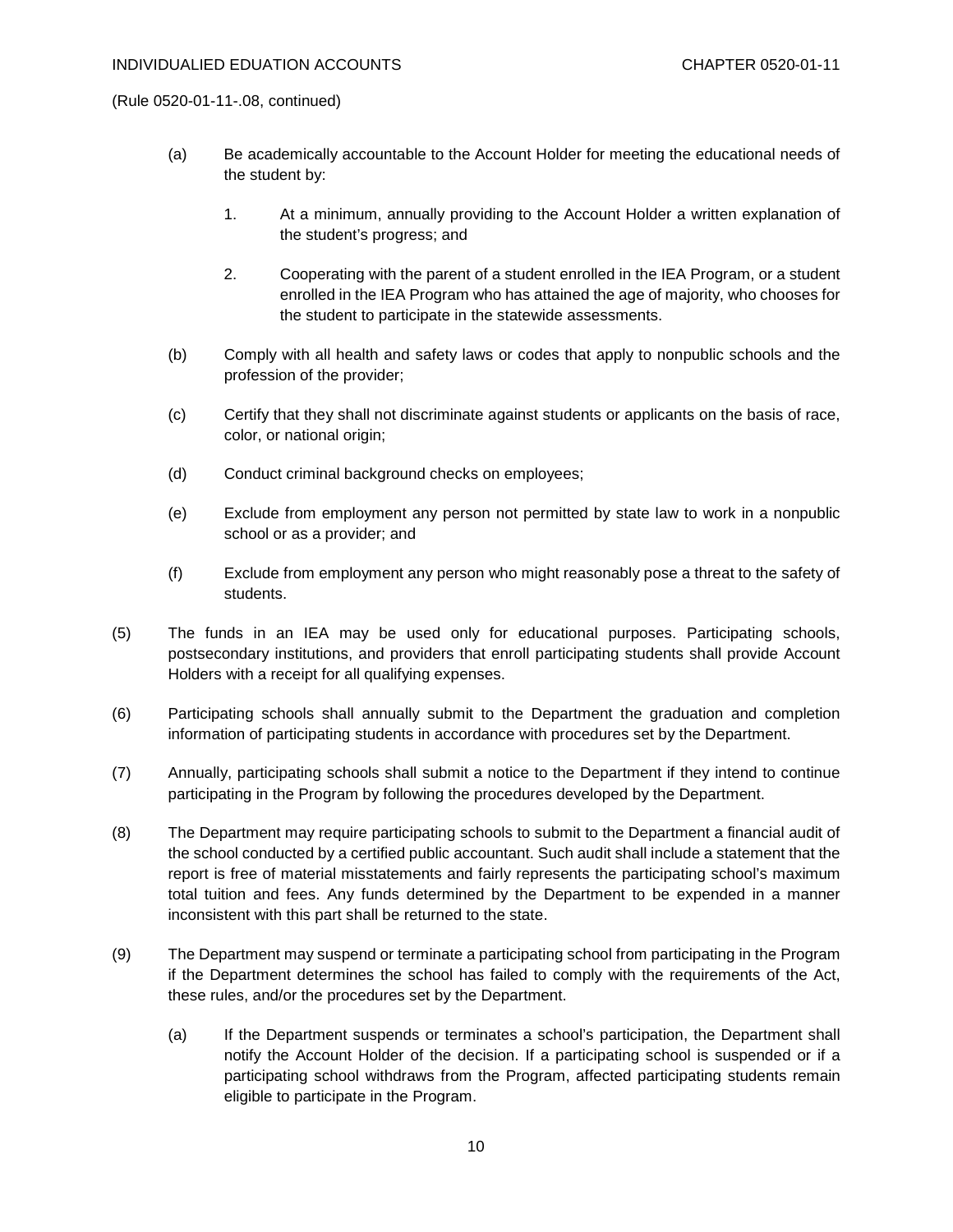(Rule 0520-01-11-.08, continued)

- (b) A participating school may appeal the Department's decision pursuant to the appeals procedures in the Rules of the State Board of Education.
- (10) If a student withdraws from a participating school and transfers to another nonpublic school or returns to the LEA, the participating school shall refund the tuition and fees on a prorated basis based on the number of days the student was enrolled in the school. If the student transfers to another nonpublic school, the funds shall be returned to the student's IEA. If the student returns to the LEA, the funds from the IEA shall be returned to the state treasurer to be placed in the Basic Education Program (BEP) account of the education trust fund of 1992 under T.C.A. §§ 49-3-357 and 49-3-358.
- (11) Third parties are prohibited from sending IEAs to collections in order to settle unpaid debts. All contracts entered into are the responsibility of the private parties involved.

*Authority: T.C.A. §§ 49-1-302 and 49-10-1405*

# **0520-01-11-.09 RETURN TO LOCAL EDUCATION AGENCY**

- (1) A participating student may return to the LEA upon termination of the student's participation in the Program.
- (2) If the student transfers from a nonpublic school and enrolls in the LEA, the parent of a participating student or the participating student who has attained the age of majority shall notify the Department and the LEA in which the student resides, by following the procedures and timeline set by the Department.
- (3) Upon termination of a student's participation in the Program, the Department shall close the participating student's IEA. Upon a student's withdrawal from the nonpublic school, participating schools shall send all educational records of the participating student to the LEA or other nonpublic school identified by the parent.
- (4) The LEA shall enroll the student and provide instruction in the general education curriculum.
- (5) If the parent or student who has attained the age of majority requests, in writing, an evaluation for eligibility pursuant to the Individuals with Disabilities Education Act, the LEA shall treat the request as a request for an initial evaluation under 34 C.F.R. § 300.301.

*Authority: T.C.A. §§ 49-1-302 and 49-10-1403*

# **0520-01-11-.10 APPEAL PROCEDURES**

(1) Participating schools may appeal the denial, suspension, or termination of the entity's participation in the IEA Program, and a parent or student who has attained the age of majority may appeal a denial of determination of eligibility, a denial of an expense paid for using IEA funds, or removal of the student from the IEA Program pursuant to the following two (2) step appeal process: